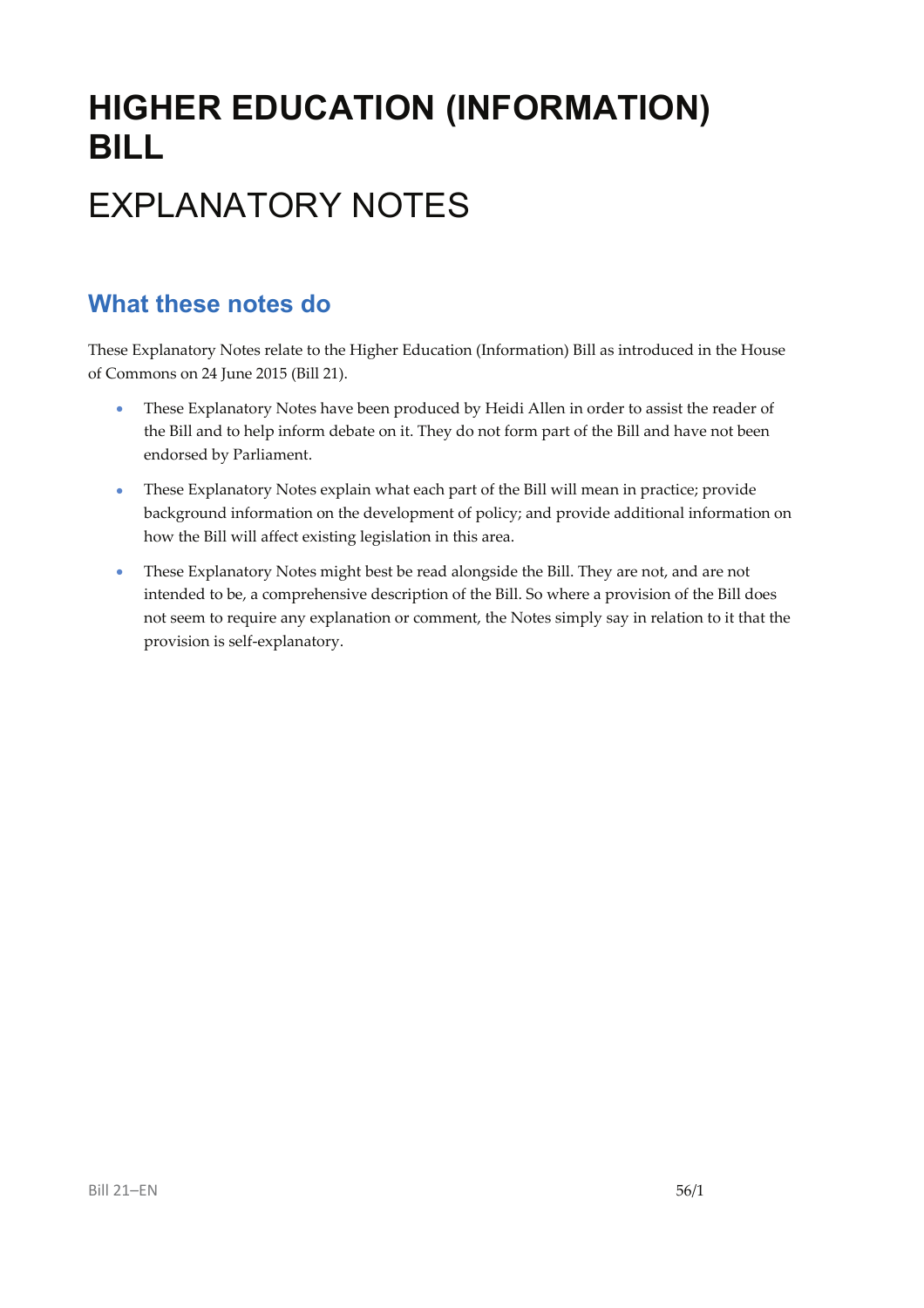### **Overview of the Bill**

- 1 This Bill is intended to improve the information available to prospective students on undergraduate courses. The Bill places a duty on a designated body to collect and publish information provided by universities, simplifying the process and reducing the number of organisations involved. It would establish consistent and comparable key information sets about all undergraduate higher education courses across England and Wales. The Bill seeks to create a more informed marketplace to assist prospective students in deciding where to allocate their resources.
- 2 Prospective students do have access to some comparable data currently but these are limited in scope and consistency and do not necessarily cover all information that, for instance, might be considered material for the purposes of applying consumer law. The Bill would also extend to institutions which, by virtue of not being in direct receipt of public expenditure, are not currently required to submit comparable information.

### **Background**

3 Trustworthy, consistent and comparable information can play an important role in helping support prospective students make choices between providers of higher education and decide where they might best direct their spending power, own resources and student loans. Requirements to be more transparent, especially in an environment of substantial tuition fees, are expected to promote accountability amongst providers. Research and feedback suggests a rising number of students believe their degree course to be poor value‐for‐money and, with hindsight, they regretted not researching key aspects about their options and choices before making decisions.

## **Territorial extent and application**

4 The Bill would extend to England and Wales.

## **Commentary on provisions of the Bill**

#### Clause 1

- 5 Clause 1 establishes which entities must submit information for inclusion in a key information set; when they must do this; to whom the information must be submitted; and how it should be done.
- 6 The clause requires all providers of a first degree course of higher education to submit the information and data set out in detail in the schedule to the Bill.
- 7 The arrangements established make provision for a single "designated body" in England, and one in Wales, to be responsible for the process of collation and publication of the required information.
- 8 The clause also provides a power for ministers to amend the requirements for information to be submitted (set out in the schedule) by affirmative statutory instrument following public consultation.

#### Clause 2

These Explanatory Notes relate to the Higher Education (Information) Bill as introduced in the House of Commons on 24 June 2015 (Bill 21) 9 Clause 2 provides for the publication of guidance, following public consultation, by each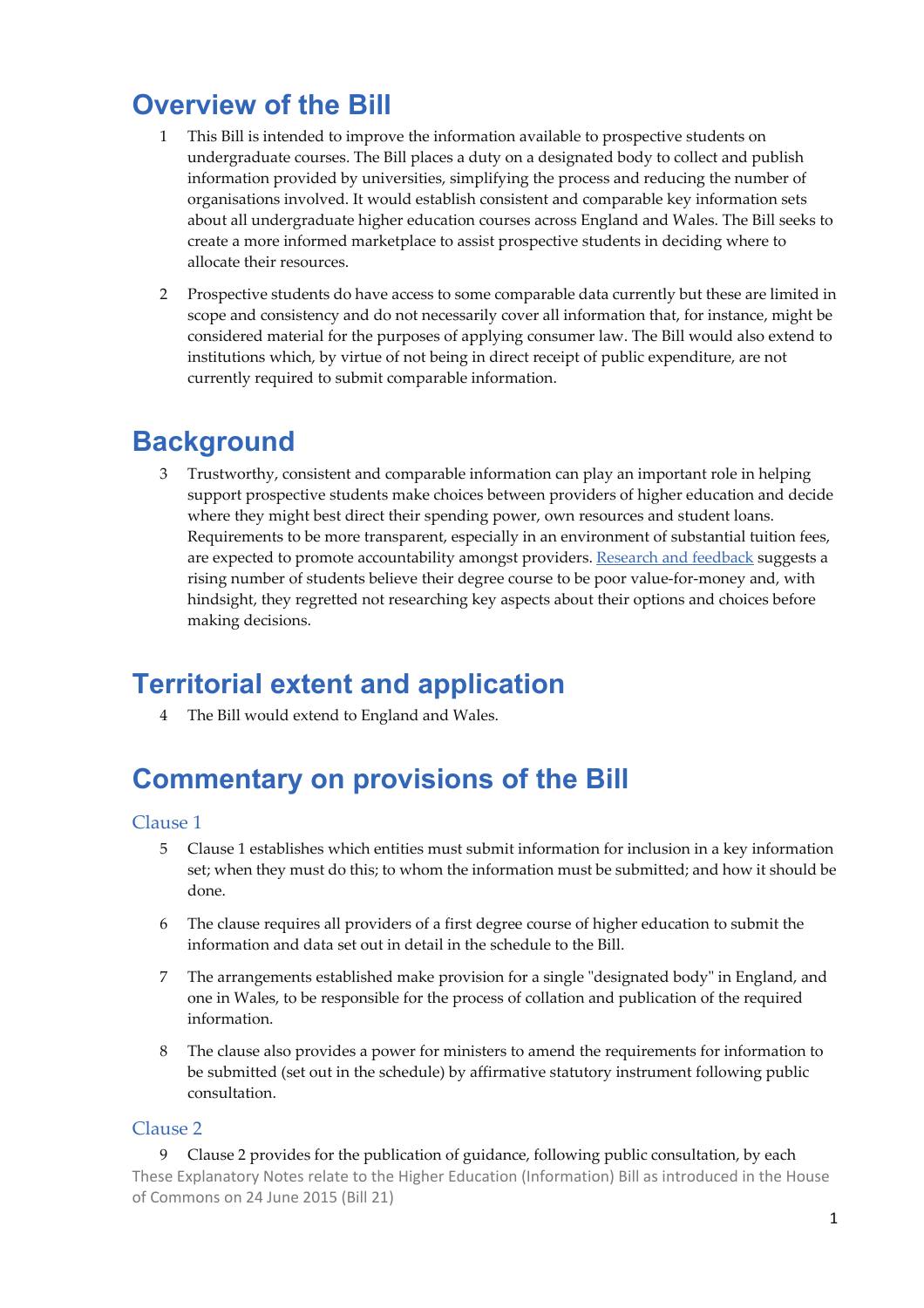designated body about the preparation and submission by higher education providers of the information detailed in the schedule.

#### Clause 3

10 Clause 3 requires the Secretary of State to designate a body in England, and one in Wales, to be responsible for the collation and publication of the information and data referred to in Clause 1 and the guidance referred to in Clause 2.

#### Clause 4

11 Clause 4 makes further provision about the publication and updating, by the designated bodies, of the information and data set out in the schedule.

#### Clause 5

12 Clause 5 provides definitions of the key terms used in the Bill.

#### Clause 6

13 Clause 6 is a self-explanatory technical clause which sets out the title of any Act arising from the Bill, when it would come into force and its territorial applicability.

#### Schedule

14 The schedule sets out the detail of the institutional and course information that providers would be required to submit to constitute the key information set.

#### *Section 1*

15 Section one of the schedule sets out the required ʹinstitutional informationʹ, which includes information about: the proportion of teaching staff with certain qualifications; spending on academic services; spending on student services; spending on widening access to higher education; costs and number of institution-owned residences; costs of nearby private accommodation; and complaints and complaint‐handling.

#### *Section 2*

16 Section two sets out the required ʹcourse informationʹ, which includes information about: teacher feedback; numbers of students continuing into a second year and of students moving to other institutions; student destinations (such as into employment of different kinds, further study or unemployment); average course fees; average additional costs; work placement data; number of students in receipt of a fee waiver or other award (in cash or kind) and the average amount of that award and average household income of students in receipt; details of the professional, statutory and regulatory bodies recognising the course; average salary of students who completed the course; number of hours of teaching on the course, broken down by size of 'class'; number of hours of private study expected each week; ratio of course assessment between coursework, written examinations and other methods; proportion of teaching on the course that is provided by an academic member of staff; and the number of UCAS tariff points achieved by students who studied on the course in the previous year.

### **Commencement**

17 Clause 6 states that the measures in the Bill will come into force on a date, or different dates for different purposes, that the Secretary of State may determine.

These Explanatory Notes relate to the Higher Education (Information) Bill as introduced in the House of Commons on 24 June 2015 (Bill 21)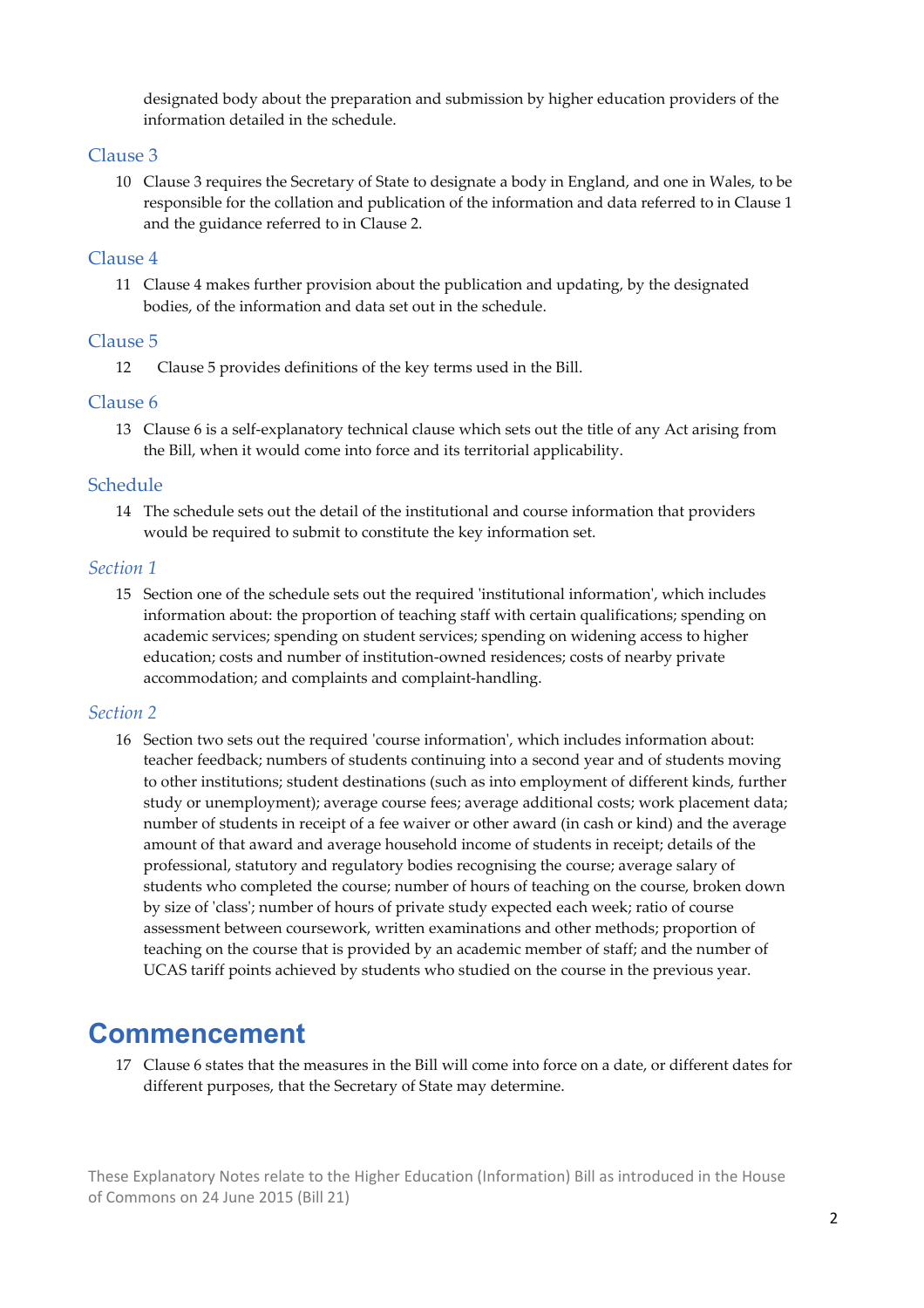## **Financial implications of the Bill**

18 The Bill contains no provisions with direct financial effects.

These Explanatory Notes relate to the Higher Education (Information) Bill as introduced in the House of Commons on 24 June 2015 (Bill 21)